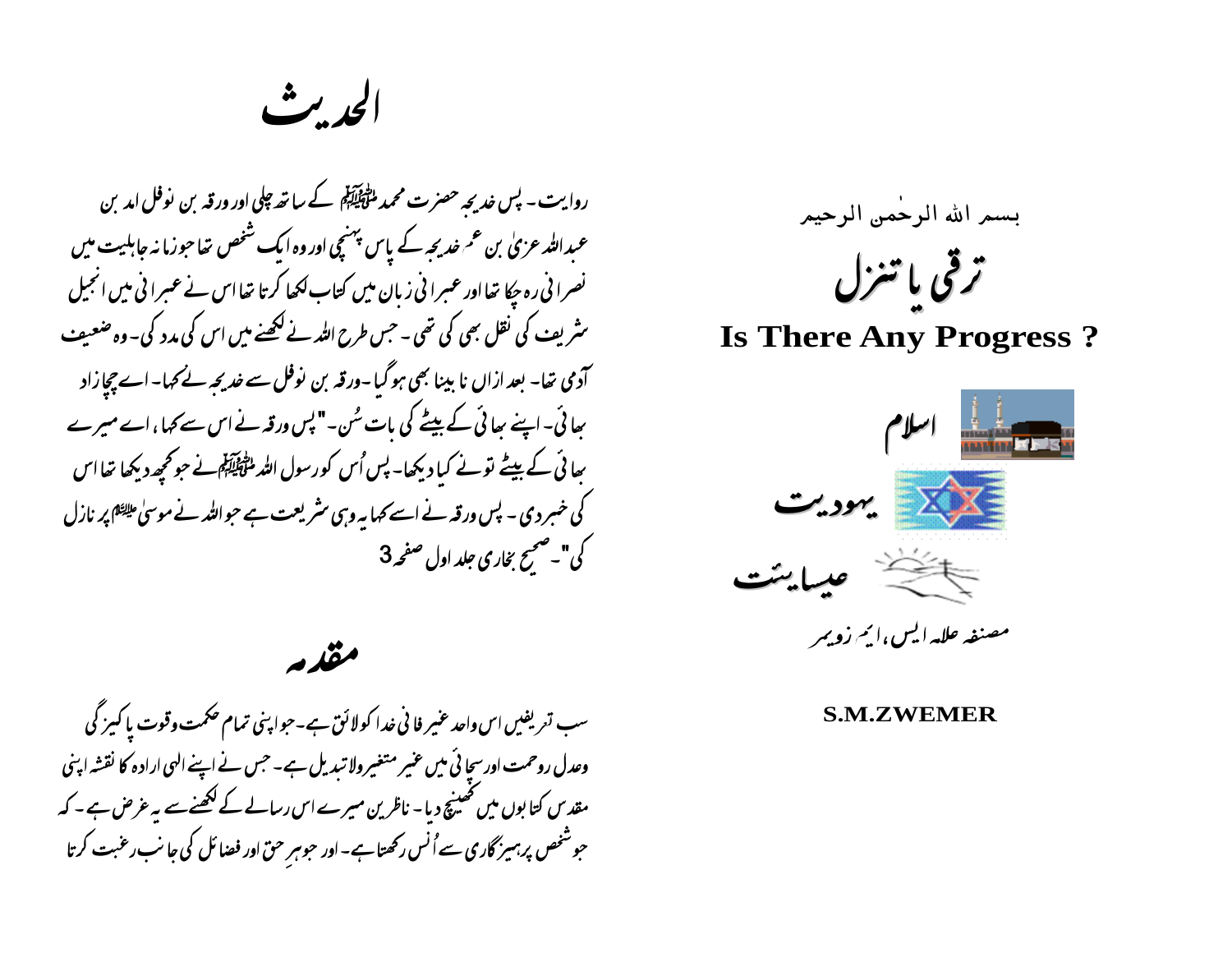حصرت پولوس رسول نے بھی اس کی شہادت دی ہے۔ان کے قول سے الصاف وصلاحیت سٹریعت کی بلامبالغہ ظاہر ہو تی ہے " پس سٹریعت پاک ہے اور حکم بھی پاک اور راست اور احصا ہے " (انجیل سٹریف خط رومیوں رکوع 7 آیت 12)۔ اور اسی طرح محمد م<del>لوَّایْلَہ</del>ٰم نے بھی قرآن مثر یف میں حصرت موسیٰ ملاَّت<sub>اک</sub>ی مثر یعت کے لوحوں کے متعلق بہ کھہ کر شہادت دی ہے ۔"اور حب موسیٰ کا عصہ اتر گیا لوٓ انہوں نے پھر تختیوں کو لیااور اُن پروہ یا تیں لکھیں حواللہ سے ڈرنے والے لوگوں کے لئے بدایات ورحمت ہے"(س<sub>ورہ اعرا</sub>ف آیت153)۔

اور حصرت محمد م<del>نٹی اِی</del>ں توریت سٹریف وانجیل سٹریف ورقہ بن نوفل سے پڑھوا کرسنا کرتے تھے اس وحی سے پیشتر حس کوانہوں نے اُس زمانے میں دیکھا تھا۔ اس سٹریعت ادبیہ کا حوہر تمام اقوام ومختلف اجناس میں مسلم ومشور ہے کہ بہ سٹریعت عقل سکیم رکھنے والوں اور متقی لوگوں کے لئے دائمی ودستور النمل ہے۔سید ناعیسیٰ مسیح نے مذات حود سٹریعت کا خلاصہ عا<sup>ل</sup>م سٹرح کے سوال کے حواب میں بیان فرمایا جس کا ذکرانجیل *مثر*یف میں آیاہے "

" ایک دفعہ ایک عا<sup>ل</sup>ہ مثرح نے آزمانے کے لئے سید ناعیسیٰ سے پو*چ*یااستاد محترم ! نوریت سٹریف میں کو نسا ضم بڑاہے "؟آپ نے اُس سے ارشاد فرما یا پرور د گارسے اپنے سارے دل اور اپنی ساری جان اور اپنی ساری عقل سے محبت رکھ۔ بڑا اور پہلا صحمہ یہی ہے - -اور دوسمرااس کی مانند یہ ہے کہ اپنے پڑوسی سے اپنے برا بر محبت رکھ۔انہی

ہے اور دورغ و تمام رذائل سے پر ہمیر کرنا اور بچنا چاہتا ہے اس کو واضح کردوں کیونکہ اس کے لئے ان تمام یا نوں کاجا ننا ازحد صروری امر ہے -اور جس حالت میں سٹریعت ادبیہ کا بخشنے والاوہی واحد اکمیلا پرورد گار عالم ہے جس کی صفت لاالہ االہ اللہ ہے اور اس کا کو ئی سٹر یک نہیں توچاہئے کہ اس کی سٹریعت بھی ایک ہی ہو۔اور جس کی ساری پاتیں پالکل یا کمیزہ ہوں۔اور چاہئے کہ راستی بھی ایک ہی ہوحواب تک قائم رہے ۔

کیونکہ غدائے عزوجل کے لئے یہ امر محال ہے کہ حواُس نے پہلے کہااُس کو منسوخ کرے اور اس کی تکذیب کرے۔ کیونکہ "اللہ و تبارک تعالیٰ انسان نہیں حوجھوٹ بولے۔ نہ آدمی زاد ہے کہ پیشمان ہو۔ کیااس نے حوکمچھ کھاہے بحالانہ لائیگااور حوکمچھ کہ فرمایاہے کہ کیا اسسے لپورا نہ کر لگا ؟"(توریت سریف کتاب گنتی رکوع 23آیت 19)۔

ہم کواس سے الکار نہیں کہ خدائے قدوس وبر ترنے قدیم زمانے میں انسانوں سے الواع ومختلف طریقوں سے بذریعہ انبیاورسولوں ومعلموں کے باتیں کیں۔خصوصاً اس نے اپنے ارادے کا اظہار ان کی قوت فہم کے مطابق کیا۔ لہذااس طرح سے وہ اپنے ارادے کے رموز واپما ووعدہ وعید میں ظاہر فرباتار یا حتیٰ کہ اُس نے اپنے کل مقد س رازوں کوآخر میں اپنی انجیل سٹریف میں پورے طور سے واضح کردیا۔لیکن وہ سٹریعت ادبیہ حبو حصرت موسل علائقہ کے سپرد کی گئی - تبدیل و تغییر ومنسوخ نہیں ہوئی اور سید ناعیسیٰ مسح نے بھی اس کی طرف اشارہ کیاہے جبکہ آپ نے فرمایا " یہ نہ سمجھو میں لوّریت یا نبیوں کی کتابوں کومنسوخ کرنے آیا ہوں۔منسوخ کرنے نہیں بلکہ پورا کرنے آیا ہوں"(انجیل سریٹ به مطابق روای حصرت متی ملاِظ<sub>اکر</sub> کوع <del>5</del>آیت 17)۔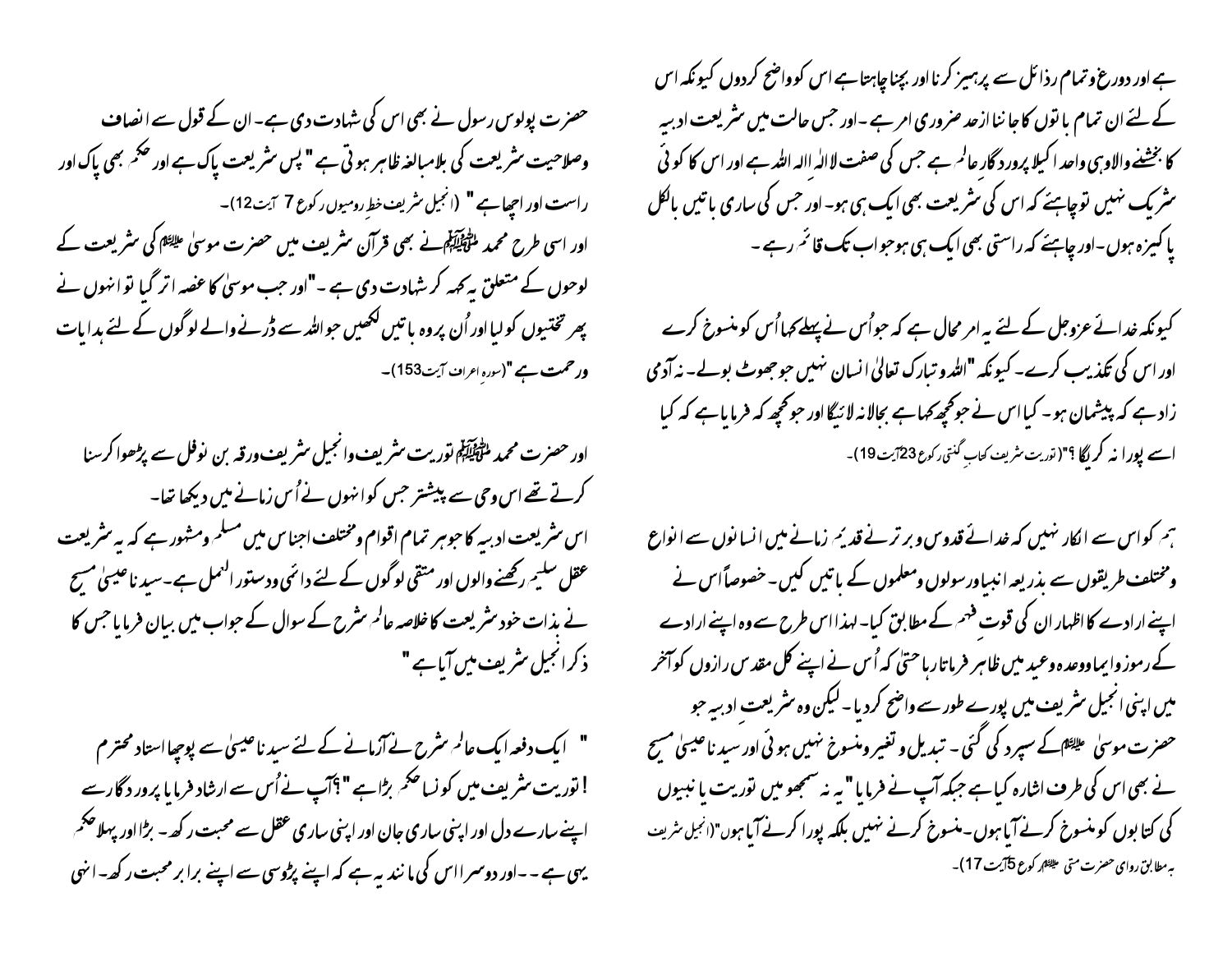انجيل مثريف

اور ہمیشہ کی زند گی بہ ہے کہ وہ آپ غدائے واحد اور برحق کواور سید ناعیسیٰ مسح کو جے ۔<br>**آپ نے بھیجاہے جانیں (** انجیل مثریف بہ مطابق راوی حصرت یمپی پیلٹار کوع17آیت3)۔

قرآن سٹریف

تمہاراغداایک خداہے اور کوئی معبود نہیں مگروہی رحمان ورحیم ہے (سورہ البقرہ) الٹد رحمان رحیم کے نام سے مثروع کرتا ہوں ، تو کہہ الٹد ایک ہے، الٹد بے نیاز ہے۔ اس نے کوئی نہیں جنااور نہ وہ خود جنا گیا۔اور اس کا ہمسر کوئی نہیں (سورہ اعلاص)

حديث مثريف

جس شخص نے لاالہ الہ اللہ واللہ ا کسر کھا اس نے حواسے پرورد گار کی تصدیق کی اور جس نے اس کلمہ کو بیماری کی حالت میں پڑھااور پھر اور مرگیا نووہ آگ کامزہ نہیں چکھیگا (مشكواة المصابح صفحه نمسر 201)

(2)<br>توریت مشریف

<sup>تم</sup> اپنے لئے کوئی مورت یا کسی چیز کی صورت حواو پرآسمان پر یانیچے زمین پر پانی میں زمین کے نیچے ہے مت بنانا۔ **دو حکموں پر تمام لوّریت سٹریف اور انبیا کے صحیفوں کا مدار ہے "**(انجیل سٹریف بہ مطابق راوی<br>حصرت متی م<sup>طلِق</sup>ار کوع 22 <sub>آی</sub>ت 35 تا41)۔

اور خاتمے پر عزیز مسلم پھا ئیومیں آپ سے مکتبی ہوں کہ آپ بھی اس رسالے کے مصنمون پر حبو کہ فمی الحقیقت ایک بڑی منز خراشی کا نتیجہ ہے میرے ساتھ متفق ہوگے۔اور اب میں انجیل سے ان دیں (10) صحموں کی مع تسٹرنح قرآن وحدیث کے وصاحت کرتا ہوں۔اور پھرآپ نےاپنے دل میں اس سوال کا حواب سوچ کیجئے کہ کو نسی حبیر مشریعت موسوی میں مقدم ہے ۔ پرورد گار عا<sup>ل</sup>م ہم سب کو یکساں بدایت ورہنما ٹی کرے۔ دستخط المحب سيمويل زوئيمر

**Is There Any Progress?** 

ترقى يا تنزل

توریت مثریف

پھر خداوند کریم نے یہ سب باتیں بنی اسرائیل سے فرمائی کہ میں ہی ہوں حو تہیں زمین مصر سے اور علامی کے گھر سے لکال لایا ہوں۔ مبیرے حصور تہمارے لئے دوسمرارب نہ ہو (توریت نٹریف کتاب خردج رکوع 20 آیت 1 ہے 2)۔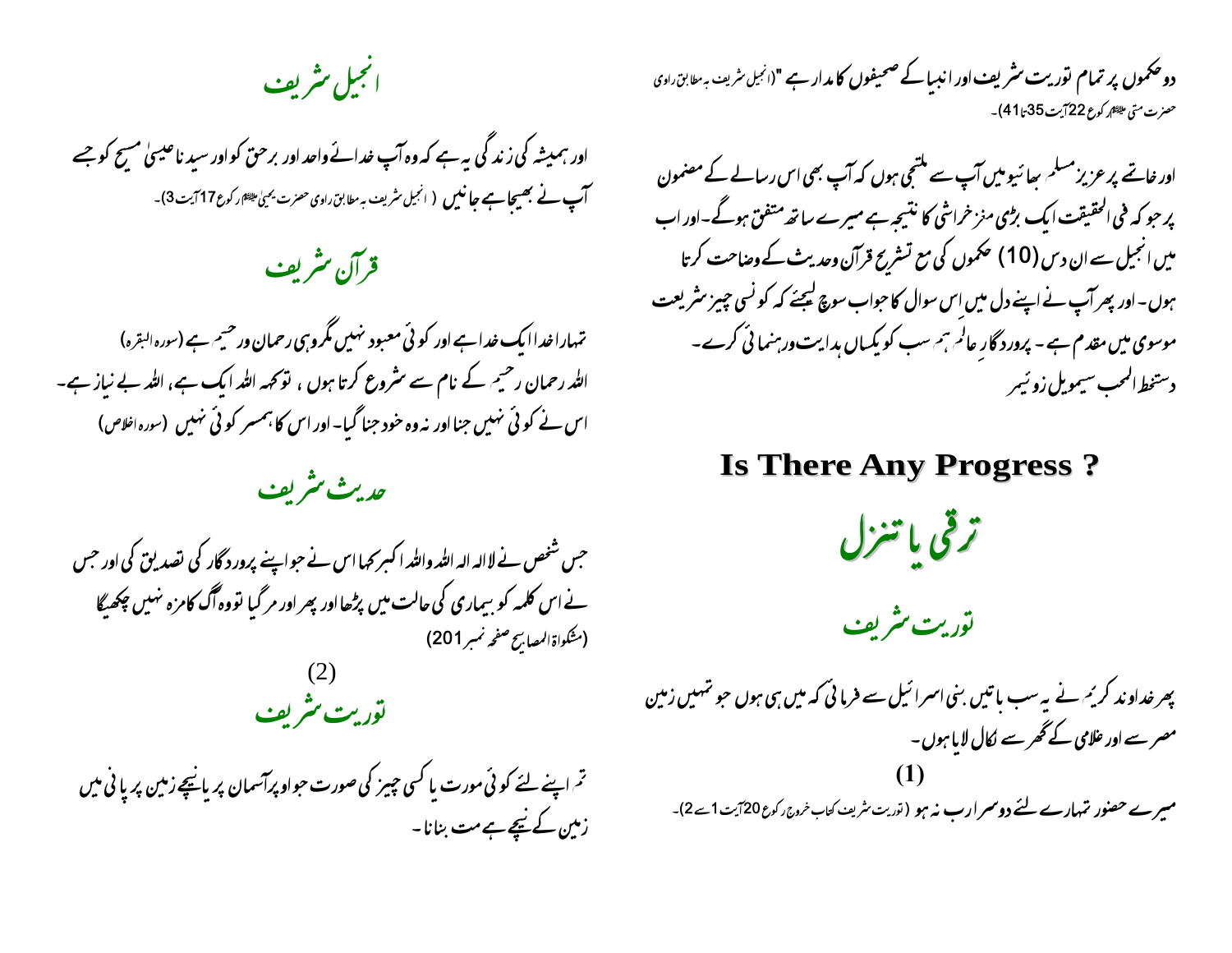کیں۔ تاکہ رب کریم کوڈھونڈیں- شاید کہ طمول کراسے پائیں ہر چند کہ وہ ہم میں کسی سے دور نہیں کیونکہ اس میں ہم جیتے اورچلتے پھرتے اور موحبود بیں۔جیسا تہارے شاعروں میں سے بھی بعض لے کھاہے کہ ہم تواس کی امت بھی بیں۔ پس امت غداوندی ہوکر ہم خیال کرنامناسب نہیں کہ ذات الهی اُس سونے پاروپے پا پتھر کی ما نند ہے حوآدی کے ہمنر اور ایجاد سے گھڑلئے گئے ہوں۔ پس پرورد گار حٖالت کے وقتوں سے چشم پوشی کرکے اب سب آدمیوں کو ہر جگہ <sup>حکم</sup> دیتا ہے کہ توبہ کریں - کیونکہ اُس نے ایک دن شمیرا پاہے جس میں وہ راستی سے د نیا کی جہالت اُس آدمی کی میر فت کر لگا جے پرورد گار نے مقرر کیاہے اور انہیں (یعنی سید ناعیسیٰ مسیح) مردوں میں سے جلا کریہ بات سب پر ثابت کردی ہے (انہیں سڑیف ہمارس رکوع 17 <sub>آیت 2</sub>2ء 31)۔



حديث مثريف حبب اُس پر سورہ نجم نازل ہو ئی اور وہ اس کو پڑھنے لگا۔ حب (مٹوۃ الثالثۃ الاخری) کک پہنچا توشیطان نے وسوسہ ڈال دیا-یہاں تک کہ اُس کی زبان سے سہواً یہ قول جاری ہوگیا ( تلك النرا نبيق العليٰ وان شفاعتهن لننز تمجى) پس مسثر كبين حوش ہوگئے پہاں تك كہ سب نے سجدہ کیا۔ جب سجدہ آمخر ہوجکا لوّمسجد میں کیامومن اور کیامشرک کوئی یاقی نہ رہا جس نے سجدہ نہ کیا پھر حصرت حبیریل علائقانے اس آیت کے متعلق تبنیہ کی اور کھا کہ

تم ان کے آگے اپنے شیں مت حیکانااور نہ اُن کی عمادت کرنا۔ کیونکہ میں پرود گار تہارا عنیور پرود گار ہوں اور پاپ دادوں کی بد کاریاں اُن کی اولاد پر حومحصہ سے عداوت رکھتے ہیں تیسسری اور حپوںتھی پشت تک پہنچاتا ہوں۔ پر اُن میں سے ہزاروں پر حبومجھے پیار کرتے اور میرے حکموں کو حفظ کرتے ہیں رحم کرتاہوں( توریت سریف کتاخروج رکوع20 آیت 4تا6)۔



تب سید ناعیسیٰ مسح نے ابلیس سے <sub>ک</sub>ھااے ابلیس دور ہو۔ کیونکہ **کلام ال**ی میں مرقوم ہے کہ صرف اپنے پرورد گار کوسجدہ کراور اس اکیلے کی بند گی کر(انجیل سریف راوی حصرت متى ركوع 4آيت 10)۔

حصرت پولوس نےار پوپگس کے بیچ میں کھڑے ہو کرکھا۔اے اتھینے والو۔میں دیکھتاہوں کہ <sup>تم</sup> ہر بات میں دیوتاؤں کے بڑے ماننے والے ہو۔چنانچہ میں نے سیر کرتے اور تہارے معیدوں پر عور کرتے وقت ایک ایسی قربان گاہ بھی یا ئی جس پر لکھا تھا کہ" نامعلوم خداکے لئے" پس جس کو <sup>ت</sup>م بغیر معلوم کئے پوجتے ہو۔ میں <sup>ت</sup>م کواُس کی خسر دیتا ہوں۔جس املیہ و تبارک تعالیٰ نے د نیا اور اس کی ساری حبیرزوں کو پیدا کیا ۔

وہ زمین اور آسمان کامالک ہو کر با تھ کے بنانے ہوئے مندروں میں نہیں رہتا - نہ کسی چیپز کامحتاج ہو کرآدمیوں کے ماتھوں سے خدمت لیتا ہے۔ کیونکہ وہ لوحود سب کور ند کی اور سانس اور سب سمجھ دیتاہے۔اور اس نے ایک اصل سے آدمیوں کی ہر ایک قوم تمائے روپے رٰ بین پر رہنے کے لئے پیدا کی اور ان کی معیادیں اور سکو نت کی حد مقرر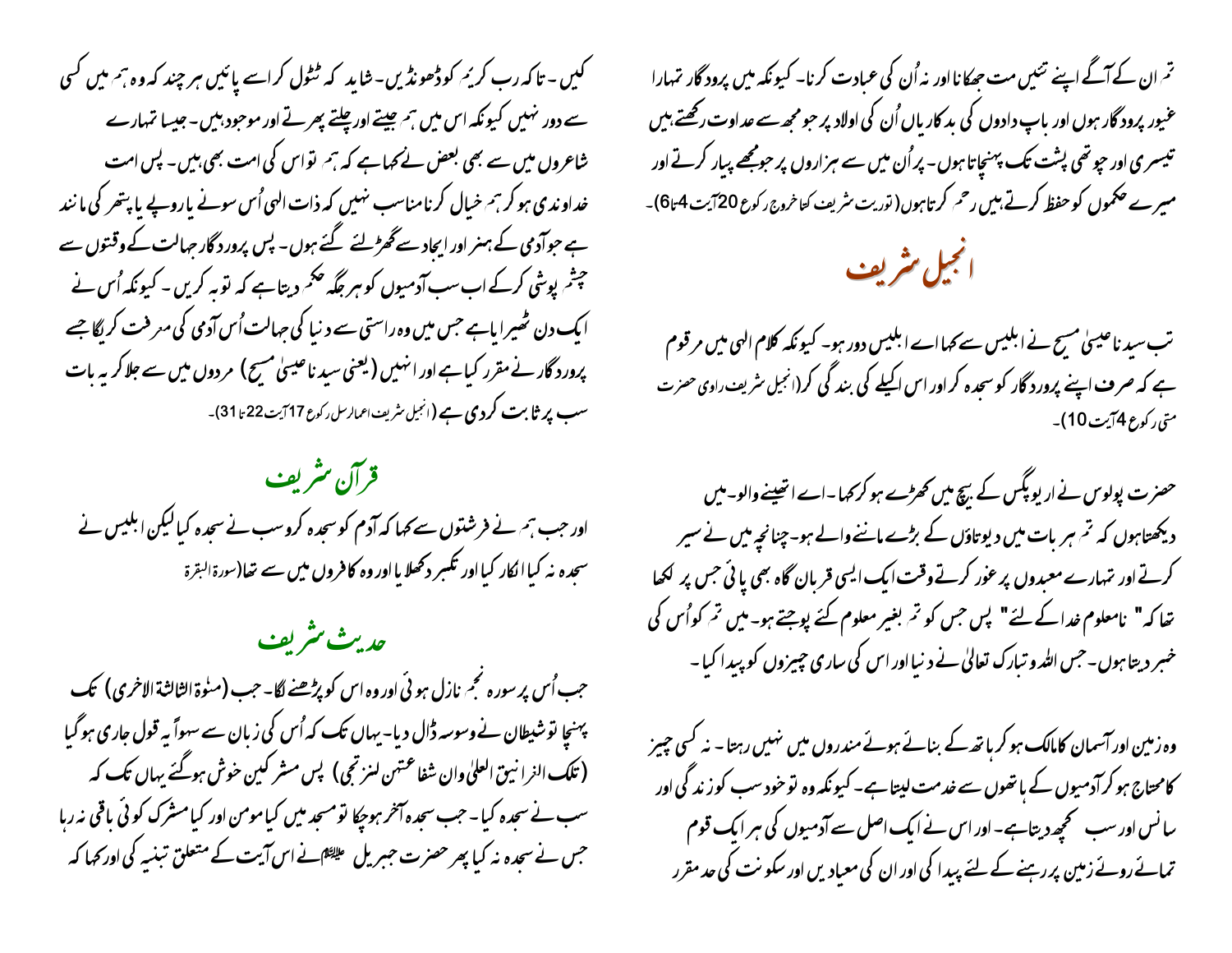عمر بن خطاب نے حمر اسود سے مخاطب ہو کر <sub>ک</sub>ہا قسم ہے ا<sub>للّٰہ</sub> کی تحقیق میں حا نتا ہوں کہ <sup>تو</sup> ا یک پتھر ہے جو بھلائی یا برا ٹی کرنے کی طاقت نہیں رکھتا۔اگر میں رسول اکرم مٹوَ پُلِکَہُ ا کوتجھے لوسہ دیتے ہوئے نہ دیکھتا لومیں تجھے کبھی نہ حپومتا(عدیث صمح مسلم جلد دوم

صمْحە236) ـ

(3)<br>توریت مشریف

تم پرورد گار کا نام بے فائدہ مت لینا۔ کیونکہ حواس کا نام بے فائدہ لیتا ہے اللہ و تبارک تعالیٰ اسے بے گناہ نہ مٹھہرا ریگا۔( تورت سٹریف کتاب خروج رکوع 20 <sub>آئ</sub>ت7)۔ انجيل مثريف

پھر تم سن چکے ہو کہ اگلوں سے کہا گیا تھا کہ جھوٹی <sup>قس</sup>م یہ کھانا- بلکہ اپنی قسمیں پرورد گار کے لئے پوری کرنا۔لیکن میں تم سے یہ کھتا ہوں کہ پالکل قسم مٰہ کھانا نہ توآسمان کی کیونکہ وہ پرورد گارعا<sup>ل</sup>ہ کا تخت ہے۔

نہ زمین کی کیونکہ وہ پرود گار کے یاؤں کے نیچے کی جو کی ہے۔ نہ پروشلیم کی کیونکہ وہ بزرگان دین کا شہر ہے۔ نہ اپنے سمر کی <sup>فس</sup>م کھانا کیونکہ <sup>تم</sup> ایک مال کو بھی سفید یا کالا <sup>نہ</sup>یں کرسکتے - بلکہ تہاراطرز کلام باں با نہ ہاں نہیں نہیں ہو۔ کیونکہ حواس سے زیادہ ہے وہ مدی سے ہے۔(انجیل سٹریف ہہ مطابق راوی حصرت متی علاقلہر کوع 6آیت 7 تا 7)۔ الٹد کی جا نب سے نہیں ہے گمر محققین کے نذد یک اس کی کوئی اصلیت نہیں ہے اور اگر صحیح بھی مان لیاجائے تو یہ ایک آزمائش تھی ۔ جس سے ایمان پر قائم رہنے والوں اور ڈیجمگانے والوں کی تمہیز نہ ہوسکے ۔

اور یہ بھی کہاجاتاہے کہ قرآن سٹریف میں حولفظ تمنی کاہے اس کے معنی قراءکے ہیں ۔ مثلاًاس قول کے مطابق تمنی کتاب اللہ اول لیلہ - دیگر تمنی داؤو الز بور علی رسل - پڑھی گئی کتاب اللہ کیااول رات یا پڑھے داؤونے ز بور رسولوں پر - پس امینۃ کے منیی قرأت اس کی۔ اور ڈال دیاشیطان نے اس کے اندر اپنا کلام اور اونچی آواز سے جس سے سننے والوں کو گھان ہوا کہ اس کا پڑھنے والامحمد ملٹی ایکم ہے - اور یہ بھی روایت ہے کہ اس قول کا کوئی و ثوق نہیں ہے۔اور قرآن پر یہ نہمت ہے۔اور یہ قول قرآن کے اس قول کا اندفاع نہیں کرسکتاہے جس میں یہ لکھاہے کہ "منسوخ کردیااللہ نے حوشیطان نے ملادیا تھا پھر حکم کردیااللہ نے اپنی بات کواس کے لئے اس کااحتمال باقی نہ رہے" اور یہ مندرجہ بالاآبات دلالت کر تی ہے اس بات پر کہ انبیاء کوسہوہوجانا یاوسوسہ پڑجاناممکنات میں سے ہے ( سٹرج بیضادی مطبو*عہ معر*صفحہ447)۔

اور جب قصد کرے حجراسود کی طرف جانے کا بعد اس کے اور چھوٹے اس کو اپنےسیدھے باتھ سے اور حیومے اس کو نوبہ دعا پڑھ" دعا۔اے اللہ میں نے ادا کی اپنی اما نت اور پورا کیاوہ وعدہ اپنا اور شہادت دیتا ہوں اس کی تحمیل پر "(کتابانام عزالی علدادل صمْح 178) ـ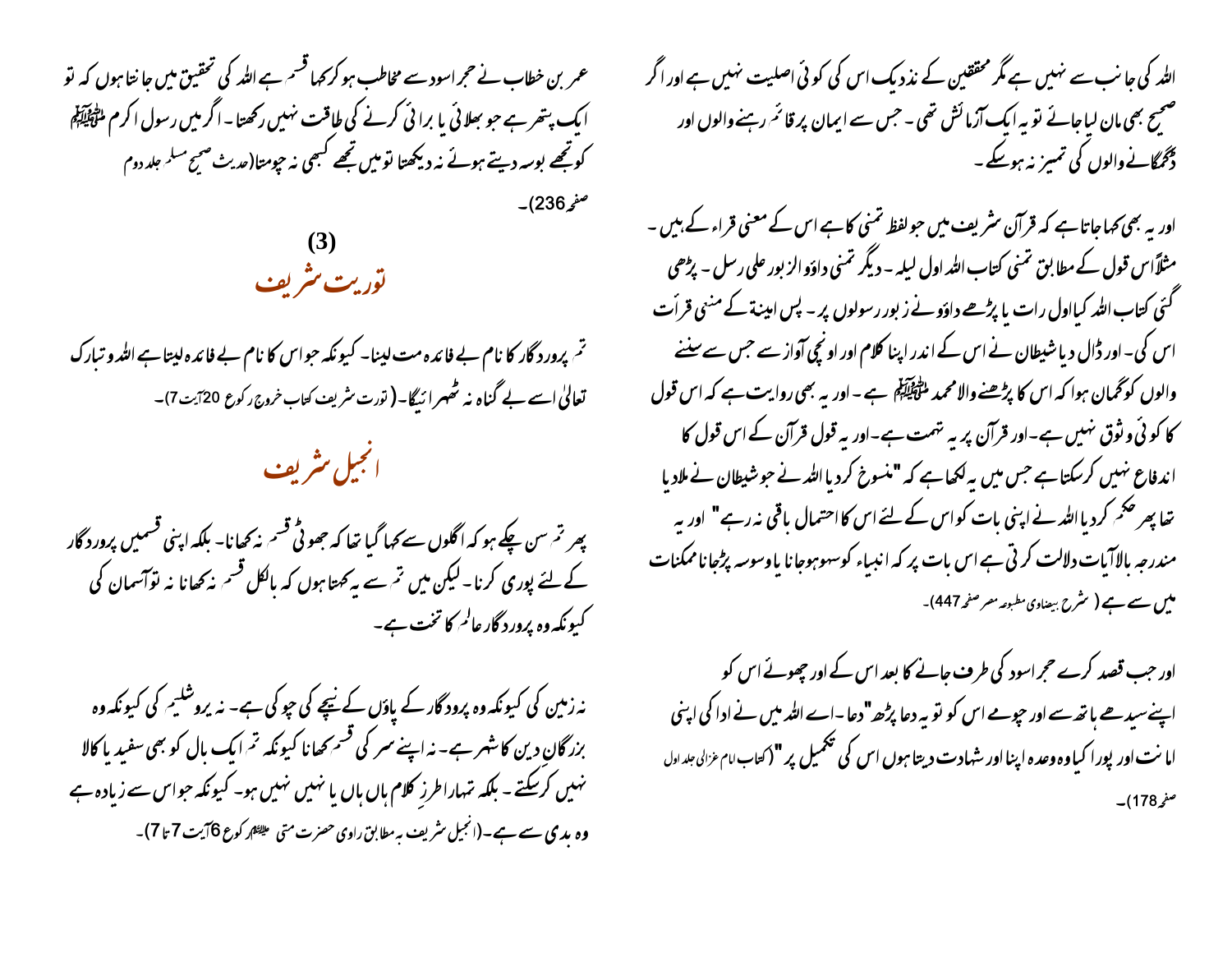اللہ رحمان رحیم کے نام سے مثروع کرتا ہوں - میں اس شہر (کمہ ) کی قسم کھاتا ہوں (سورۃ السلد آيت 1 )-

الٹدرحمان رحیم کے نام سے مثروع کرتا ہوں میں قیامت کے دن ک<sup>ے قس</sup>م کھاتا ہوں -اور میں ملامت کینیدہ نفس کی قسم کھاتا ہوں (سورۃالقیامت آیت1 تا2)۔

حديث مثريف

جس نے سبحان اللہ و بحمدہ ہر روزسو مرتبہ پڑھااس کی برائباں محو ہوجا تی ہیں حواہ وہ سمندر کے ما نند کمثرت سے ہوں -متفق البہ بخاری مسکم (منگواۃ المصابیح صفحہ 200) سعد بن وقاص لے کہا کہ ایک روز ہم رسول اگرم ملٹی ایکم کے پاس بیٹھے ہوئے تھے آپ نے فرمایا کہ <sup>تم</sup> میں سے کوئی ہر روز ایک ہزار نیکی *کم*اناچاہتا ہے۔مجلس میں سے ایک شخص نے پوچیا ہم میں سے کوئی کیونکرایک ہزار نیکی محماسکتا ہے لو فرمایاحوکوئی ہر روز سومر تبہ سبحان اللہ کھے لواس کے لئے ہزار نیکی لکھی جا تی ہے۔ اور ہزار نیکی لکھی جا تی ہے۔اور ہزار گناہ اس کے لئے مثادئے جاتے ہیں ۔ (مُنكوۃالمصابیح صحفہ 200)۔

توریت مثریف

تم سبت کادن (عمادت کادن ) پاک رکھنے کے لئے باد کرنا۔ حیردن تک تم محنت کرکے اپنے سارے کام کاج کرو<sup>۔ لی</sup>کن سا نواں دن تہ<sub>م</sub>ارے پرورد گار کے لئے عبادت کا

اور دعامانگنے وقت عنیر قوموں کے لوگوں کی طرح یک یک نہ کرو۔ کیونکہ وہ سمجھتے ہیں کہ ہمارے بہت بولنے کے سبب ہماری سنی جا ئیگی پس ان کی ما نندینہ بنو کیونکہ تہارا پرورد گار تہارے **مانگنے سے پہلے ہی جانتے ہیں کہ** تم کن چیزوں کے محتاج ہو ( ا<sup>نج</sup>یا سری<sup>ن</sup> بہ مطابق راوی حصرت متی ملائقا<sub>ک</sub>ر کوع 6آیت 7 تا 7)۔

قرآن مثريف

اور تم اپنی قسموں کے لئے اللہ کو عرصہ یعنی ہت کھنڈا نہ بناؤ گو یا تم سلوک کروگے اور پر ہیز گار بنوگے۔۔۔۔ تہاری بیہودہ قسموں میں اللہ تہیں نہ پکڑے گا لیکن حو محمھ کام تہارے دل کرتے ہیں اس میں پکڑے گا - اور اللہ بخشندہ برد بار ہے (سورۃ بقرۃآیت 224 تا  $(225)$ 

الٹدرحمان رحیمہ کے نام سے مثروع کرتا ہوں - دھوپ حپڑھتے وقت کی قسم ۔رات کی قسم جھیاجاوے۔ (سورۃالضمٰیٰ آیت 1 تا 2)۔

الٹدرحمان رحیمہ کے نام سے مثروع کرتا ہوں - سورج کی <sup>قس</sup>م اور اس کی روشنی کی <sup>قس</sup>م چاند کی قسم جب سورج کے نیچے آوے اور دن کی قسم جب سورج کوروشن کرے۔اورر ات کی قسم جب سورج کی ڈھا نپ لے۔اورآسمان کی قسم اور اس چیز کی جس نے آسمان بنایا۔رٰمین کی <sup>قسم</sup> اور اس چیز کی *جس نے اسے پھیلا*یا۔اور نفس کی قسم جس نے اسے درست کیا۔(سورۃاکشمں آیت 1 تا 7)۔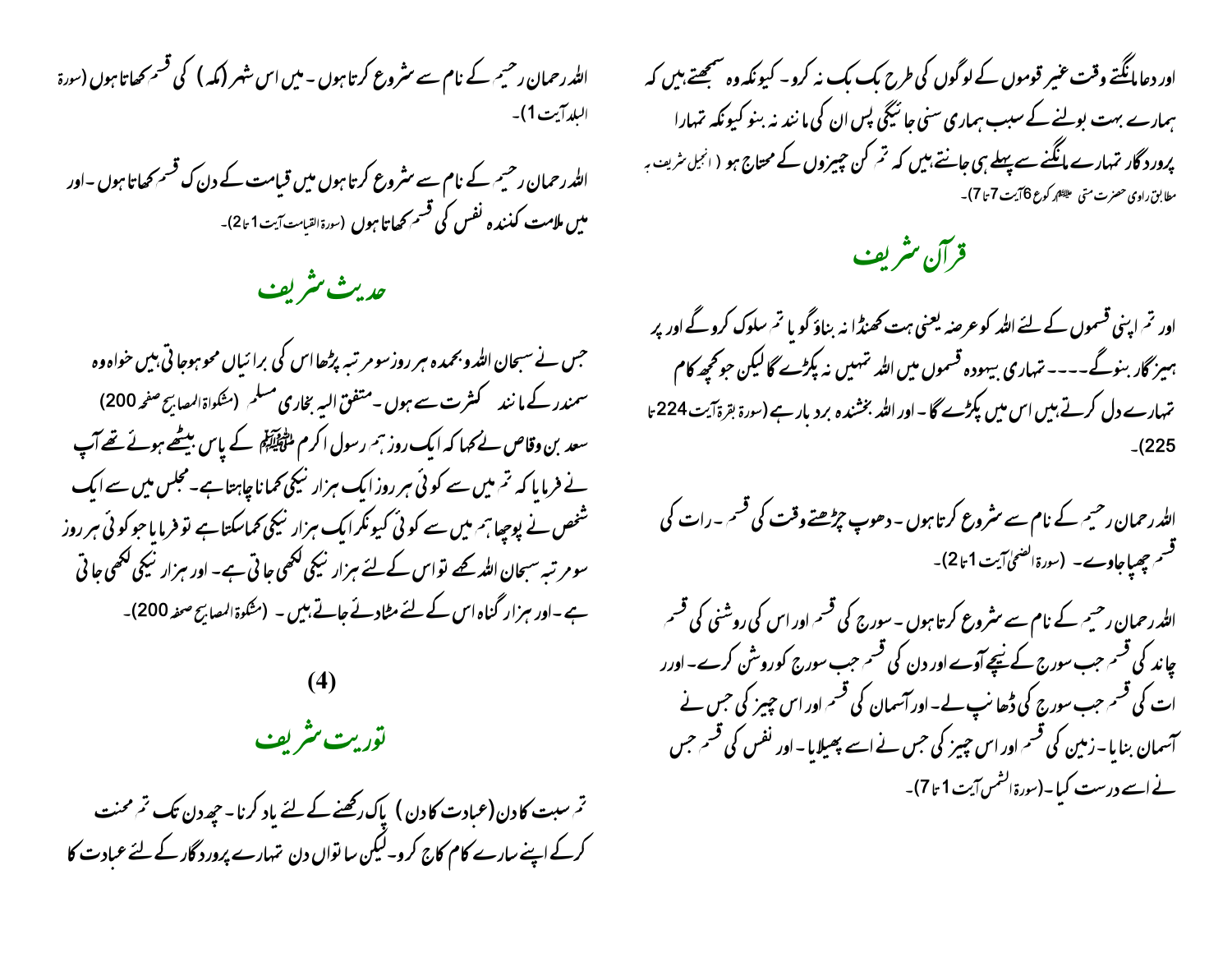فرماتے ہیں توبے قصوروں کو قصوروار نہ ٹھہراتے۔کیونکہ میں سبت کا مالک ہوں۔اور سید ناعیلی مسح وباں سے چل کران کے عمادت خانے میں تسٹریف لے گئے اور وباں ایک آدمی تھاجس کا یا تھ سوکھا ہوا تھا۔انہوں نے (یعنی یہودیوں نے) آپ پرالزام لگانے کے ارادے سے پوچھاکے کیاسبت کے دن تندرست کرناروا ہے؟ ( یہودی دستور کے مطابق سبت کے دن وہ کسی بھی <sup>فس</sup>ر کا کام کرنا ناجا ئر سمجھتے تھے وہ صرف عبادت کرتے تھے ) آپ نے ان سے ارشاد فرما یا کہ <sup>تم</sup> میں ایسا کون ہے جس کی ایک ہی ہصیڑ ہو اور وہ سبت کے دن گڑھے میں گر جائے تووہ اسے پکڑ کر نہ لکالے پس آدمی کی قدر بھیڑسے بہت ہی زیادہ ہے۔ اس لئے سبت کے دن نیکی کرنی رواہے ۔ تب آپ نے اس آدمی سے فرما یا کہ اپناہا تھ بڑھاؤاس نے بڑھا یا اور اس کا باتھ درست ہوگیا ( انجیل مثر یف ہہ مطابق راوی حصرت متی علائقہر کوع12 آیت 1 تا 13)۔

قرآن مثريف

اے ایمان والوحب اذان جمعہ کی نماز کے دن کی ہو نو دوڑو اللہ کے ذکر کی طرف اور بیچنا خرید نا چھوڑ دو (سورۃ جمہ آیت9)۔

حديث مثريف رسول اکرم منٹی ایکھ نے فرما یا کہ روز جمعہ سب دینوں کا بزرگ ترین سر دار ہے۔ اللہ کے نذ دیک وہ یوم الضحیٰ اور یوم الفطر یعنی دو نوں عیدوں سے بڑھکر ہے۔اور اس میں پانچ عمجیب واقعات ہوئے ہیں۔ ( 1 )خدائے آدم کواسی روز پیدا کیا۔ ( 2 )اور اسی روز جنت

دن ہے اس میں تحریہ کام نہ کرنا نہ تو تہارا بیٹا نہ تہاری بیٹی نہ تہاراعلام اور نہ تہاری لونڈی نہ تہارے مواشی اور نہ تہارے میافر حو تہارے پھانگوں کے اندر ہوں ۔ کیونکہ پرورد گار نے جیے دن میں آسمان اور زمین اور دریا اور سب تحبیر حواُن میں ہے بنایا اور سا تویں دن آرام کیا۔

اس لئے پرورد گار نے سبت کے دن کو بر کت دی اور اسے پاک ٹھہرایا-(توریت سریف کتاب خروج رکوع 20آیت 8 تا 11)۔

الجبل مثريف

اس وقت سید ناعیسیٰ مسیح سبت کے دن (یعنی عبادت کے دن )کھیتوں میں سے ہو کر جارہے تھے کہ ان کے صحابہ اکرام پھمو پھوک لکھی اور وہ بالی توڑ کرکھانے لگے ۔ فریسیوں(یہودی علماءاکرام)نے دیکھ کرسید ناعیسیٰ مسح سے کہا کہ دیکھئے آپ کے صحابہ اکرام ؓ وہ کام کرتے ہیں حوسبت کے دن کرناروا نہیں۔سید ناعیلمی مسح نے ان سے ارشاد فرما یا " کیا تم نے یہ نہیں پڑھا کہ جب حصرت داؤد اور انکے صحابی بھوکے تھے توا نہوں نے کیا کیا ؟وہ کیونکر بیت اللہ میں گئے اور تسرک کی روٹراں کھائیں حن کاکھانا نہ انہیں روا تھااور نہ ان کے صحابہ اکرام پھمکو مگر صرف امام کو - یا تم نے نوریت مشر پف میں نہیں پڑھا کہ امام سبت کے دن بیت اللہ میں سبت کی بے حرمتی کرتے ہیں اور بے قصور رہتے ہیں ۔میں تم سے کھتا ہوں کہ یہاں وہ ہے حبوبیت اللہ سے بھی بڑاہے لیکن اگر تم اس کے معنی جانتے کہ پرورد گار قربانی نہیں بلکہ رحم پسند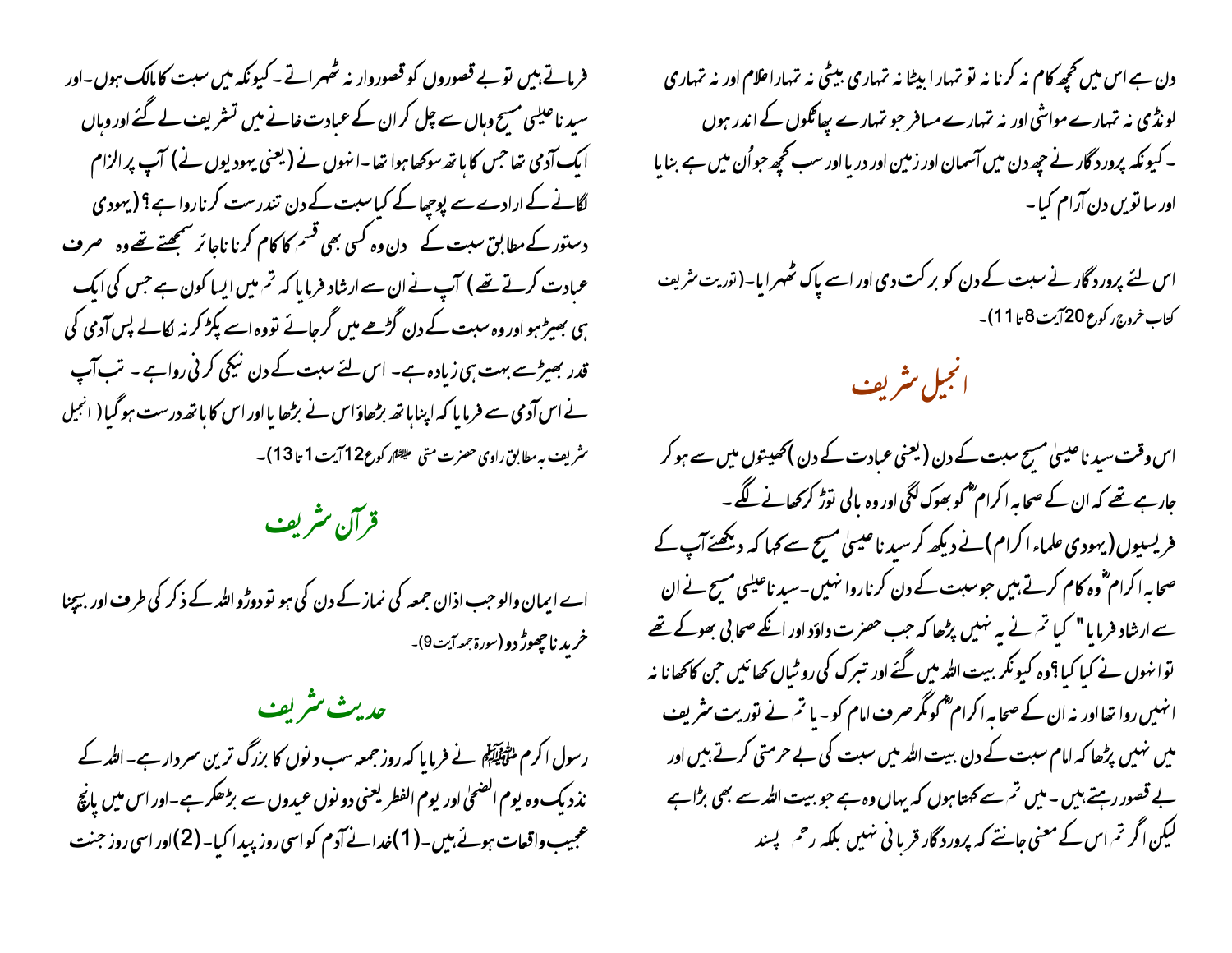کرتے ہیں ؟ ؟ کیونکہ آدمیوں کے حکموں کی تعلیم دیتے ہیں ( انبی<sub>ل</sub> سٹریف بہ مطابق <sub>دادی</sub> حیزت متى ملاِعْلام كوع 15 آيت 3 تا9)۔

اسے فرزندو پرورد گار میں اپنے ماں باپ کے فرمانسر دار رہو۔ کیونکہ یہ واجب ہے۔اپنے ماں باپ کی عزت کرو- - یہ پہلا صحمہ ہے جس کے ساتھ وعدہ بھی ہے-۔ہے- تا کہ تہارا م**صلا ہو اور تہاری عمر رہیں پر درار ہو**۔( انجیل سٹریف حصرت پو<sub>لو</sub>س ملاحم کااہلِ افسیوں کوخط رکوع6آیت 1 یا

قرآن مثريف

والدین سے نیکی کرواگران میں سےایک بادو تیرے سامنے بوڑھے ہوجاویں اُن کواُف نہ بول اور جھڑک-اُن کے سامنے ادب سے بات کر۔اور رحم سے عاجزی کے بازواُن کے یے جھکااور بول کے اسے رب ان دو نوں پر رحم فر پاجیسا کہ ان دو نوں نے جب میں چھوٹا تھامجھے پالاہے۔( سورۃ <sub>الاسرا</sub>ئیل آیت 24 یا 25)۔

حديث مثريف

عطا بن ریاح نے " ولا تقل لھماات ولا تنھرھما" اپنے قول میں اس جملے کی تفسیر اس طرح بیان کی ہے کہ والدین کے سامنے اف مت کرو- اور نہ دو نوں کو جھڑ کو۔ یعنی اُن کی طرف باتھ سے کسی قسم کااشارہ بھی مت کرو- اور حب ان سے بولو لوّعاحمزی اچھی اور نيك ماتين كمهو ( تفسير طبري عله 14مفحه48).

سے خارج کرکے زمین پر اتارا(3)اور اسی روز اس کی وفات ہو ئی (4)اور اس میں وہ ساعت مخفی ہے جس میں کو ئی سائل سوال نہیں کرسکتامگر جس کواللہ عطا کرے۔ کیونکہ سی گھڑی کی بابت سوال کرناحرام کیا گیا۔ (5) اوراسی دن قبامت بریا ہو گی( منکوۃ صفحہ  $-112$ 

 $(5)$ 

توریت مثریف

تم اپنے ماں باپ کی عزت کرو تا کہ تہاری عمر اس زمین پر حو پرورد گار تہارا تہیں عطا کرے درار ہو۔ (توریت سٹریف کتاب خروج رکوع 20آیت 12)۔

انجيل مثريف

سید ناعیلی مسح نے حواب میں ان سے فرما یا کہ <sup>تم</sup> اپنی روایت سے حکم غداوندی کو کیوں ٹال دیتے ہو۔ کیونکہ رب کریم نے فرما پاہے کہ پاپ کی اور ماں کی عزت کر۔ اور حویاپ یاماں کو براکھے وہ صرور جان سے ماراجائے۔ گمر تم کھتے ہو کہ حو کو ئی ماں یا باپ سے کھے کہ جس چیپز کاآپ کومجھ سے فائدہ پہنچ سکتا تھاوہ پرورد گار کی نذر ہوچکی۔ لوّوہ اپنے پاپ کی عزت نہ کرے۔ پس <sup>تم</sup>ر نے اپنی روایت سے **کلام** الٰہی کو باطل کردیا۔اے منافقوحصرت یسعیاہ نے تہارے حق میں کیاحوب نسوت کی۔ کہ یہ امت زبان سے تو میری عزت کرتی ہے۔گمران کا دل مجھ سے دور ہے۔ اور یہ بے فائدہ میری عبادت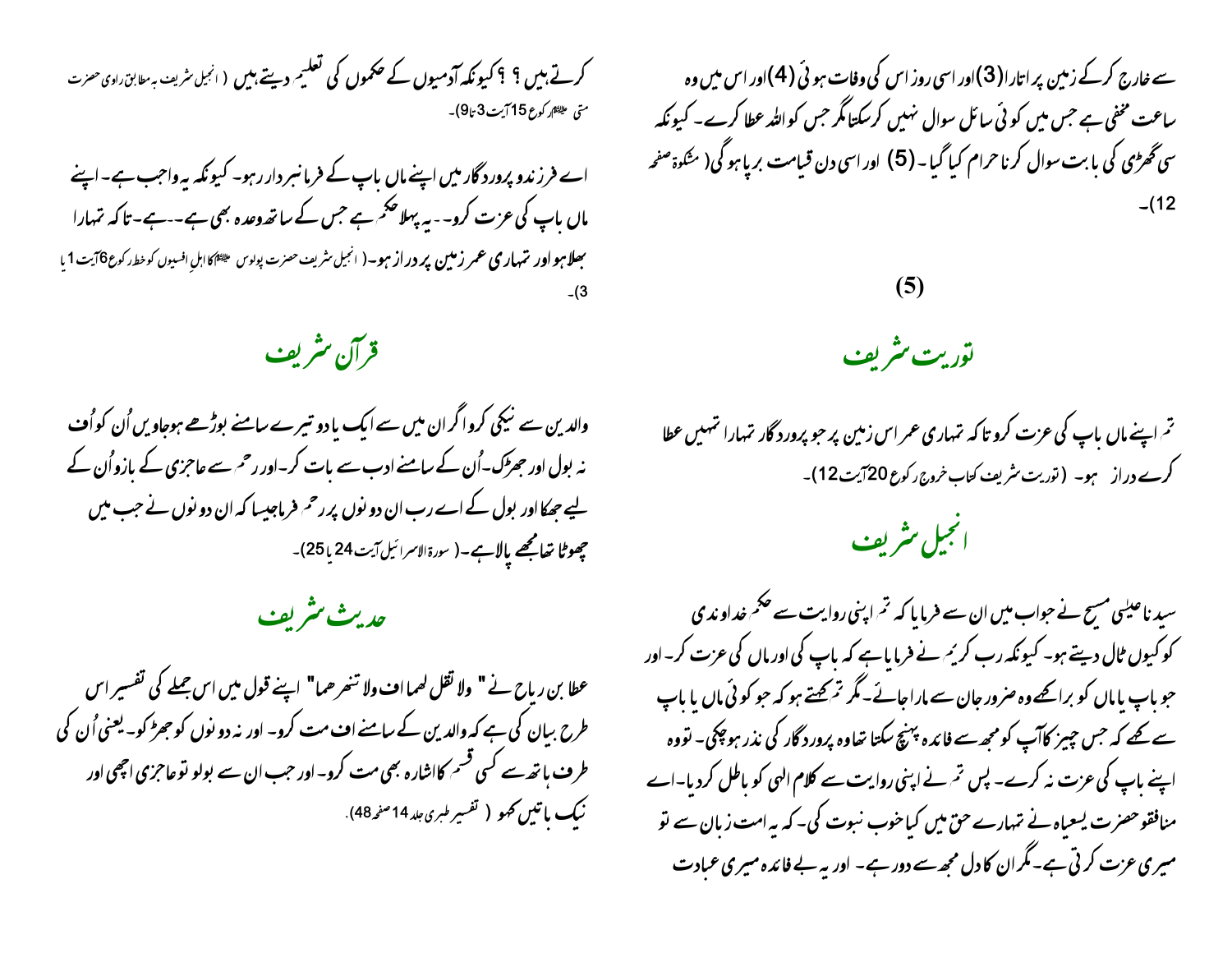گاوہ صدر عدالت کی سمزاکے لائق ہوگا۔اور حبواس کو احمق کھے گاوہ آگ کے جہنم کا سمزا وار ہو گا – پس اگر تم قربان گاہ پراپنی قربا نی گزار نتے ہواور وہاں تہیں یاد آئے کہ تہارے سا ٹی کو ٹم سے شکایت ہے۔ تووہیں قربان گاہ کے آگے اپنی قربا ٹی چھوڑدواور جا کر پہلے اپنے سائی سے ملاپ کرو۔ تب آگر اپنی قربانی گزارو-(انجیل سریف بہ مطابق راوی حصرت متى علاِظہر كوع 5 آيت 21 تا 24)۔

قرآن مثريف

اور کسی مسلمان کولائق نہیں کہ وہ کسی دوسرے مسلمان کو قتل کرے مگر بھول حپوک سے (سورة نساءآيت 94)

پھر جب حرمت کے مہینے گزرجائیں تومشر کوں کوجہا یاؤقتل کرو-(سورۃ نوبہآیت3)۔

اور اس نے فرشتوں کوالہام ( کہ <sup>تم</sup> مدد کوچلو) میں بھی تہارے *ساتھ ہو*ں۔ تم مسلمانوں کومضبوط کرو-میں کافروں کے دل میں خوف ڈالولگا۔ پس <sup>تم</sup> گرد نوں پر (تلواریں) مارواور انہیں پارہ پارہ کرکے کامے ڈالو۔(سورۃانفعال 12)۔

لڑا ئی کا <sup>تر</sup> پر <sup>حک</sup>م ہواہے اور وہ <sup>تر</sup> کو بری لگتی ہے اور شاید جییز <sup>تر</sup> کو بری لگے اور تہمارے لئے بہتر ہو(سورۃ بقرۃ 215)۔

حديث مثريف

<sub>·</sub> یو نس نے م<u>جھ</u> سے حدیث بیان کی اور<sub>ک</sub>ھا کہ <sup>مہ</sup>ر کوا بن وہب نے خس<sub>ب</sub>ر دی ہےاور اس کو حرملہ ابن عمران نے اور ابی بداح بھی نے روایت بیان کی اور کھا کہ میں نے سعید بن 

بتلائے حوضدائے عزوجل نے والدین سے نیکی کرنے کے بارے میں فرما ئی ہے۔جس کے حواب میں اس لے کہامجھے اللہ کاوہ قول معلوم ہے جس میں بہ لکھاہے کہ ان دو نوں سے تعظیم سے مات کرو۔ کیا یہ قول تحریہ <sup>تح</sup>ر وقعت رکھتا ہے۔ا بن المسیب لے *کہ*ا کہ بندے گنہگار کا قول اپنے مالک محترم کے سامنے اس طرح سے ہونا چاہئیے ۔ جیسے کہ نہایت عاجزی کے ساتھ پر ندہ اپنے پر حیکالیتا ہے اس طرح سے تم بھی اپنی زیان وباتھوں کوان کے سامنے حیکائے رہو۔ یہاں تک کہ <sup>تم</sup> ان سے برحکر کسی اور نثے سے محبت نہ ہو(تفسیر طبری جلد 14 منحہ 49)۔

توریت مشریف

تم **خون مت کرنا (ت**وریت س<sup>ٹ</sup>ریف کتاب <sub>خروج رکوع<sup>20</sup>آیت13)۔</sub>



تم سن چکے ہو کہ اگلوں سے کہا گیا تھا کہ خون نہ کرنا۔اور حبو کو ئی خون کرے گاوہ عدالت کی سمزاکے لائق کے ہوگا۔ لیکن میں تم سے یہ کھتا ہوں کہ حبو کو ئی اپنے ہعا ئی کو پاگل کھے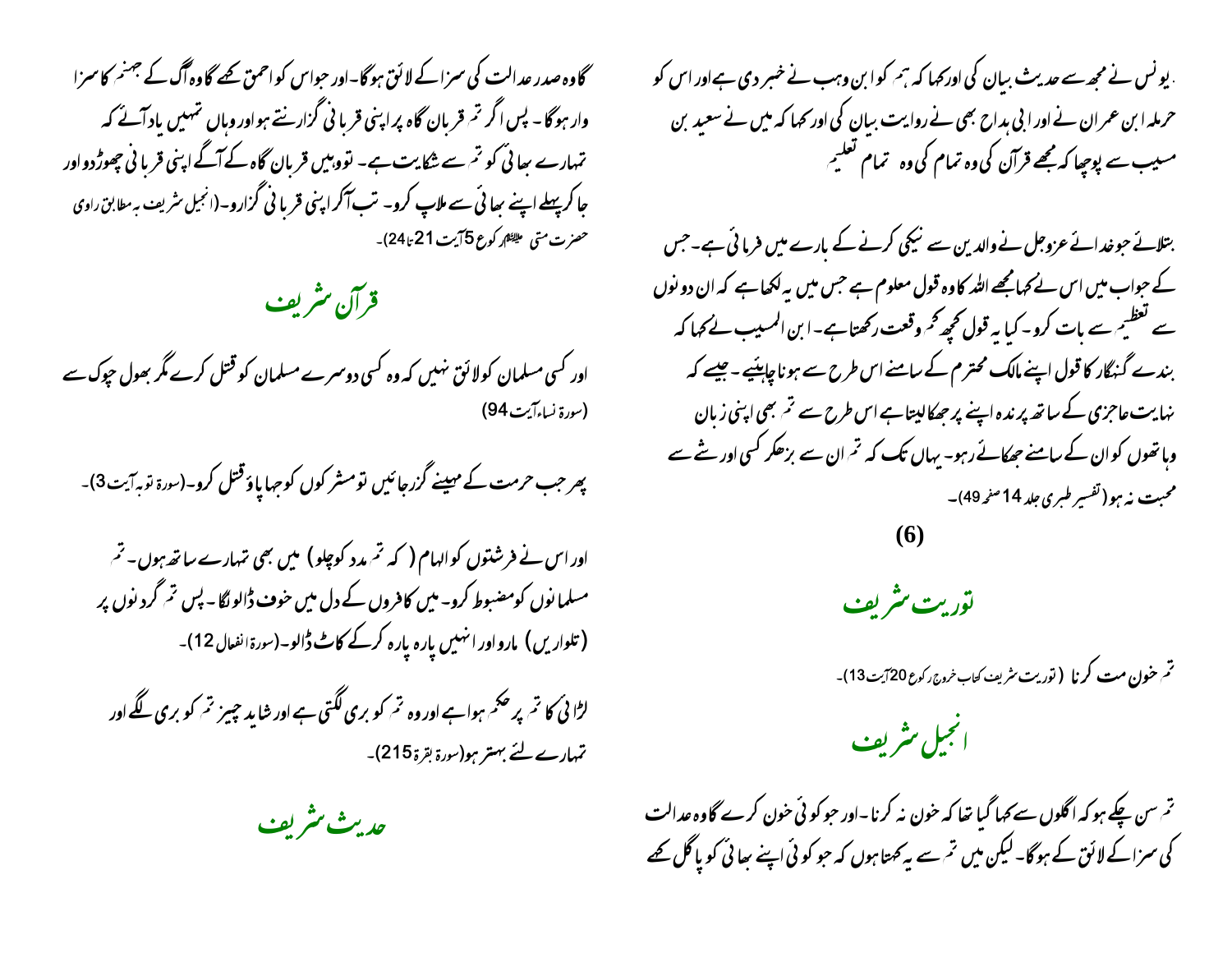تم سن چکے ہو کہ کہا گیا تھا کہ زنا نہ کرنالیکن میں تم سے کھتا ہوں جس کسی نے بری حواہش سے کسی عورت پر لگاہ کی وہ اپنے دل میں اس کے ساتھ زنا کر حیا۔اگر تہاری دہنی <sup>س</sup>ے کھ تہیں ٹھو کر *کھلانے* تواسے لکال کر پھینک دو کیونکہ تہارے لئے یہی بہتر ہے کہ تہارے اعضامیں سے ایک جاتارہے اور تہاراسارا مدن جہنم میں نہ ڈالاجائے۔ اور اگر تہاراد بنا باتھ تہیں ٹھو کر کھلائے تواس کو کاٹ کراپنے پاس سے پھینک دو کیونکہ تہارے لئے یہی بہتر ہے کہ تہارے اعضامیں سے ایک جاتارہے اور تہاراسارا پدن جہنم میں نہ ڈالاجائے- یہ بھی کھا گیا تھا کہ حو کو ٹی اپنی بیوی کو چھوڑ دے اسے طلاق نامہ لکھ دے ۔ لیکن میں تم سے کھتا ہوں کہ کوئی اپنی بیوی کو حرام کاری کے سوا کسی اور سبب سے چھوڑ دے وہ اس سے زانا کراتا ہے اور حبواس چھوڑی ہو ئی سے بیاہ کرتا ہے زنا کر تاہے۔( انجیل سٹریف بہ مطابق <sub>راوی</sub> حر<sub>نت</sub> مت<sub>ی طل</sub>ھمر کوع 15<sub>یت</sub> 27 تا 32)۔

اب جسم کے کام لوظاہر بیں یعنی حرامکاری ، ناپا کی،شہوت پرستی ، بت پرستی ،جادو گری،عدواتیں،حِبگَرُّا،حسد ،عضہ ، تفرقے ،جدائیاں ، بدعتیں، بغض، نُشّے بازی ، ناچ رنگ ، اور ان کی ما نند - ان کی یا بت تہیں پہلے سے تھے دیتا ہوں جیسا کہ پیشتر جتا حِکاہوں کہ ایسے کام کرنے اللہ و تبارک تعالیٰ کے دین کے وارث نہ ہونگے ۔( انجیل سریف حصرت پولوس ملائقہ کا ابلِ گلتیوں کو خط رکوع 15یت 19 تا 21)۔

قرآن مثريف

اور تم <mark>زنا کے نذدیک نہ جاؤ یہ بے حیا ئی اور بد راہی ہے (سورۃاسرائیل33)</mark>

ا بوہریرہ سے روایت ہے کہ ایک شخص رسول اکرم ملٹی ایکم کے پاس ایااور عرص کی مجھے کوئی ایساعمل بتلائیے حوجہاد کے میاوی ہو۔ فرما پامجھے ایسا کوئي عمل معلوم نہیں۔ (صبح بخاري سياره 4 صفحه 15)

رسول اکرم م<del>ٹوئی</del>لکھ سے پوچپا گیاسب سے افضل انسان کون ہے فرما یا حوایمان لایااور خدا کے راستے میں اپنے جان ومال سے جہاد کیا-(صبح <sub>جّار</sub>ی س<sub>با</sub>رہ 4صفحہ 15) <sup>م</sup>

حصرت علی ؓ نے فرما یا میں نے رسول اکرم م<del>لٹی اِی</del>کم کو یہ فرماتے ہوئے سنا ہے کہ آخر میں زمانے کے ایک قوم پیدا ہو گی حویہ تھمیگی ہمیں بتلاؤاسلام کاوہ بہترین قول کو نساہے حو ایساصریح التاثیر ہوجیے کہ تیر کمان سے جدا ہوتا ہے۔مگر مادر کھو کہ ان کاایمان مشحکم نہیں ہے۔ پس جہاں تھمیں تم ان کو یاؤ قتل کر ڈالو۔کیونکہ ان کے قتل کرنے میں اتنا بڑا ثواب ہے گو ما کو ئی شخص روز قیامت تک جہاد کرتا ہے ( صبح ب<sub>خار</sub>ی س<sub>یادہ</sub> 197)



تم زنامت کرنا ( توریت سریف کتاب خروج رکوع20آیت14)۔

انجيل مثريف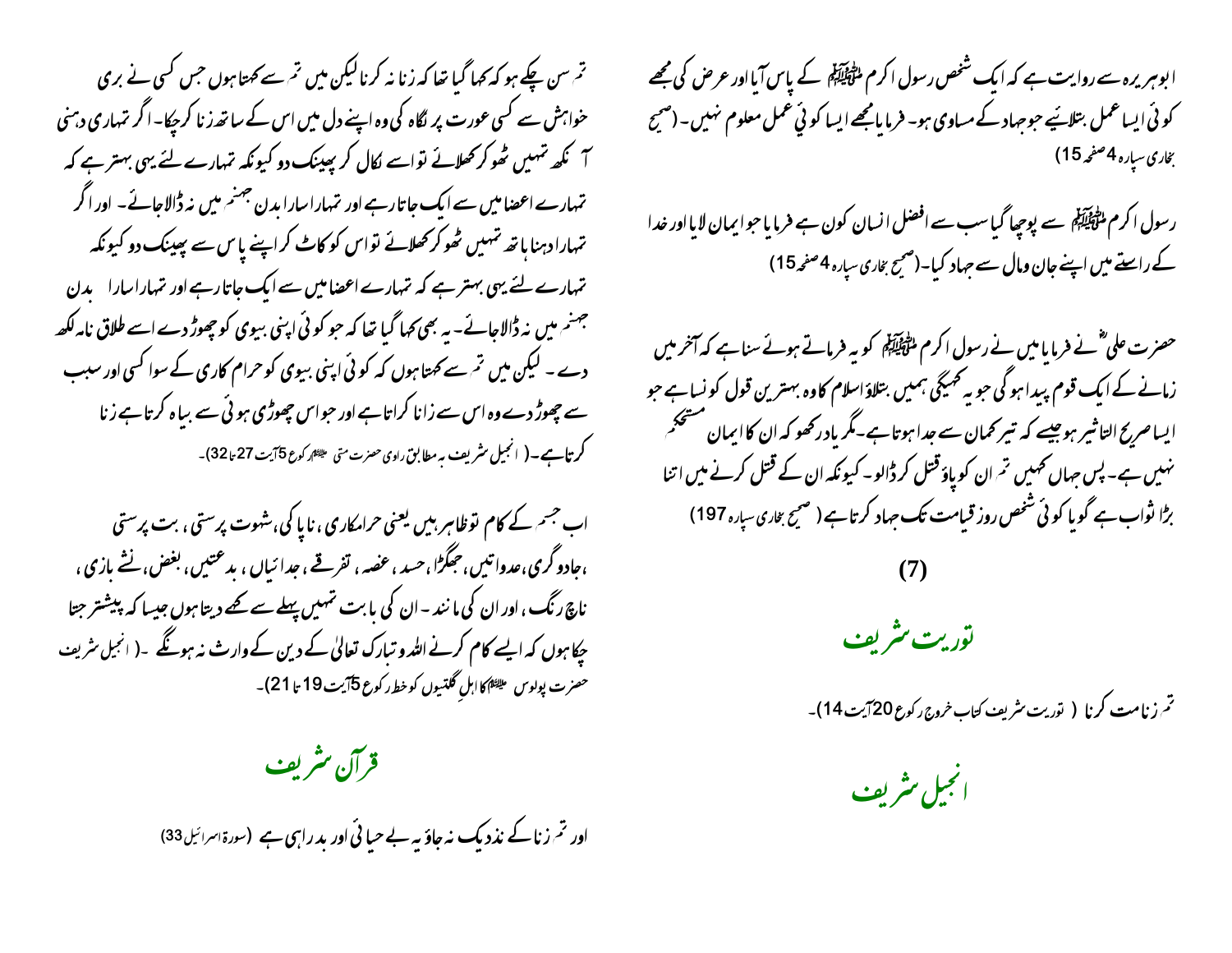ہمارے پاس حریر نے اس کے پاس اسمعیل نے اس کے پاس قیس نے عدیث بیان کی اور کہاعبداللہ نے ایک روز ہم بیٹھے ہوئے تفریح کررہے تھے۔اتنے میں رسول اکرم م<del>لط</del>َقِيَّةً و تسثر يف لانے- تهر ان سے سواء اس کے *محچھ عر* ص نہ کرسکے۔ کیا تہر کواجازت ہے کہ عور لوں کو بغیر مہر و لکاح کے جا ئزر تھیں۔ پس انہوں نے ہم کوایسی گفتگو کرنے سے جھڑک دیا۔

پھر ہم کواجازت دی - یہ کہ لکاح کروعورت سے - اگر ہوسکے تو بالعوص مہر کے کیپڑے کے حوڑے پر ( بخش دواس کو کیپڑے بطریق مہر کے عوصٰ) پھر ہم کو قرآن کا قول پڑ ھ کر سنایا۔ یعنی اے ایمان والوحرام مت کروان چیپزوں کواپنے اوپر حن کواللہ نے تم پر حلال کیاہے۔اور نہ حد سے تحاوز کرو کیونکہ خدا حد سے تحاوز کرنے والوں کو دوست نهبس رکھتا۔ ( صحیح بخاری بارہ 7صفحہ4)۔

اور ابیذر سے روایت ہے میں ایک مرتبہ رسول اکرم منتخلِکہؓ کے پاس حاصر ہوااور وہ ایک سفید چادر اوڑھے ہوئے سور ہے تھے - پھر میں نے ان کوہلا کر جگا یا اور پوچیا کہ اس آدمی کے لئے کیا حکم ہے جس نے لاالہ الااللہ پڑھا اور مر گیا۔ فرما یاوہ جنت میں داخل ہو گیااور میں نے پھر عرص کیا کہ اس حالت میں اس نے تمام عمر حپوری اورز ناکاری کی۔آپ م<del>لٹی آی</del>م نے فرما یاا *گرچہ ح*وری کرے یا زنا کرے۔ تین بار ابیذر نے یہی سوال کیا۔اور تیسوں مرتبہ یہی حواب ملا۔حب حپوتھی مرتبہ یہی سوال کیا۔ تو حصرت ملوَّ اِیکنِکُمْ نے عصہ ہو کر فرمایا- باں حواہ اس نے حپوری کی باز نا-اگر چہ خاک آلودہ ہو ناک ابیذر کی ( مقصد یہ اگر تہیں خوف ہو کہ یتیم لڑکیوں میں عدل نہ کرسکوگے نوعور نوں میں سے جو تہیں پسند آئیں دو دو تین تین چار چار لکاح میں لاؤاور اگر خوف ہو کہ برا بر نہ رکھ سکو گے تو ایک ہی لکاح کرو- یاوہ حبو تہارے پاتھوں کامال ہو۔اس دستور سے قریب ہے کہ <sup>مت</sup>ر ظلم نہ کروگے ۔( سورۃ نباء3)

اے ایمانداروجب <sup>ت</sup>م ایماندار عور توں سے لکاح کرو۔ پھر <sup>تم</sup> انہیں چھونے سے پہلے طلاق دیدو- تو تہارے لئے ان پر محچھ عدت نہیں کہ اس کا شمار کرو- سو تم انہیں فائدہ پہنچاؤ اور اچھی طرح سے رخصت کرو۔(سورۃاحرٰاب49)

اور حب نوَ محتے لگااُس شخص (زید کو) حس پر اللہ نے احسان کیااور نو نے احسان کیا رہنے دے اپنے پاس اپنی حورو- اورڈر اللہ سے اور تو اپنے دل میں اس بات کو چھپاتا تھا ۔اور اللہ اُسے ظاہر کیا چاہتا تھا اور نوآدمیوں سے ڈر تا تھا حالانکہ تجھے اللہ سے زیادہ ڈر نا چاہئیے تھا پس جب زید نے اپنامطلب اس عورت سے پورا کیا تو ہم نے ( اے محمد ملٹی ایکم) تیرا لکاح اُس عورت سے کردیا۔ تاکہ نہ رہے سب مسلمانوں پر گناہ لکاح کراپنااپنے لے پالکوں کی حوروَوں سے حب وہ اپنی عرص گے سے تمام کر چکیں ۔اور بہ کام اللہ کا پہلے ہی سے کیا ہوا تھا ( سورۃاحرٰاب آیت36)۔

حديث مثريف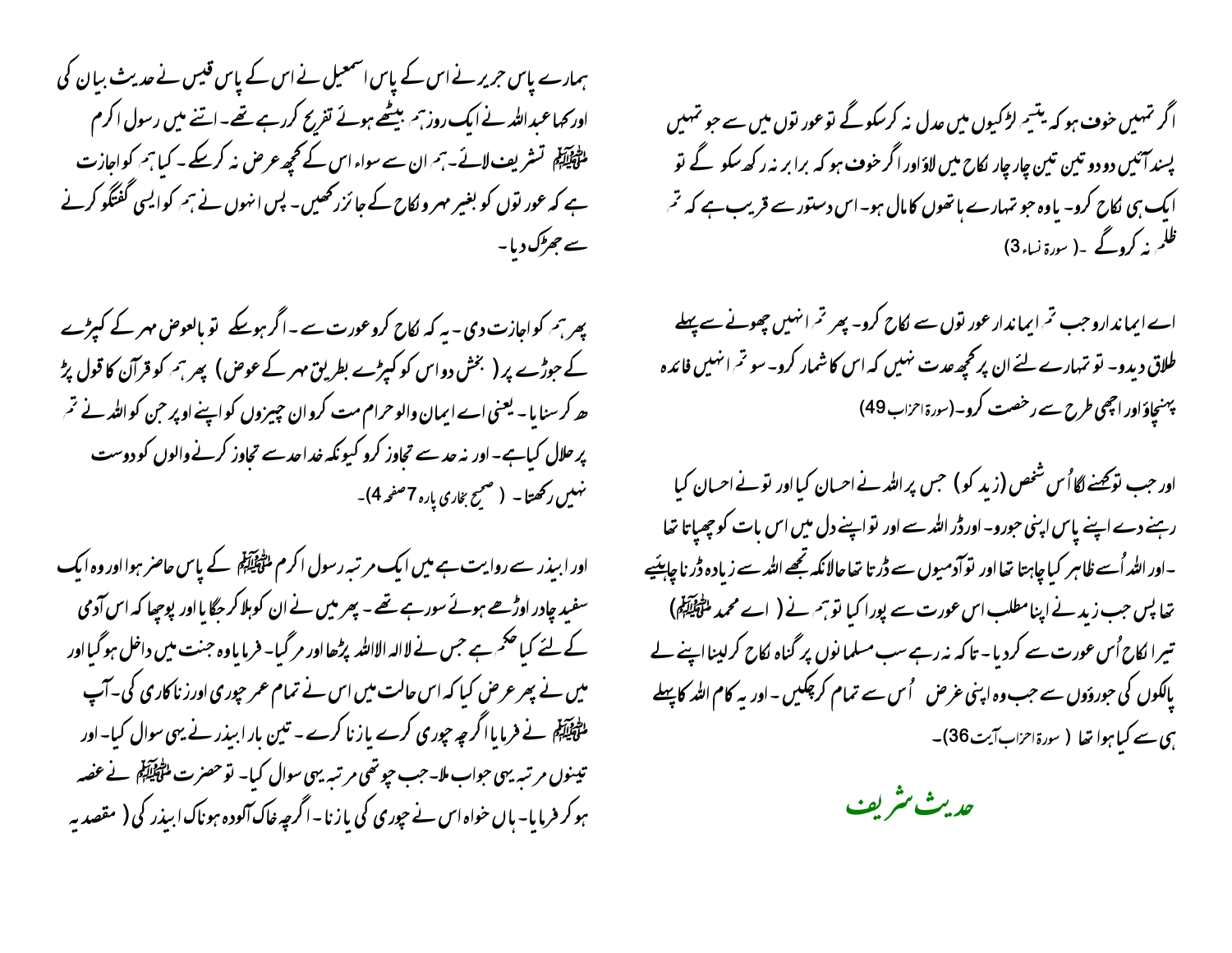حديث مثريف

اور حپور کے پاتھ کاٹنے کے بارے میں حبوعدیث ہم کو ہننچی ہے اس سے معلوم ہوتاہے کہ حصرت ملٹی ایکم بہایت مضطرب ہوتے تھے اور بعض حالتوں میں خصوصاً حب کہ اس سے مال برآمد نہ ہواس کے خلاف ہوتے تھے ۔ایک مرتبہ ایک حپور کو جس نے صرف ایک در ہم کی حپوری کی تھی –آنجناب نے چھوڑ دیااور روایت ہم کو پہنچی کہ جب تک مال مسروقہ کی قیمت تین درہم کے برا بر نہ ہو۔اس وقت تک باتھ نہ کاٹاجائے - بعض لے کہا کہ آیا یہ ممکن ہے کہ ایک حپور پکڑاجائے -اور مال مسروقہ کی قیمت معلوم نہ ہو۔ نوکیاایسی حالت میں اس کابا تھ کاٹا جائے کیونکہ ابن زبیر نے ایک درہم کی حپوری پر بھی حبور کا یا تھ کٹوا یا تھا۔روایت ہے ابن عباس سے کہ یہ آیت قرآن میں عام ہے اس میں درہم کی کوئی تخصیص نہیں(مثرح طبری <sub>جنو</sub>6من<sub>و</sub> 148)

توريت مثريف

تم اپنے پڑوسی پر جھوٹی گواہی مت دینا۔( توریت سریف کتاب خروج رکوع 20آیت 16)۔ انجيل مثريف

کہ ابیڈر کے سامنے کیوں نہ ہو) بیشک وہ بہشت میں داخل ہوگا( صبح مسلم علد 1 صفحہ  $(110$ 

 $(8)$ 

توریت مثریف

تم **جوری نه کرنا (** توریت سریف ک<sub>تاب</sub> خردج رکوع 20 <sub>آی</sub>ت 15)

انجيل مثريف

ابلیس کوموقعہ نہ دو۔حپوری کرنےوالا پھر حپوری نہ کرے بلکہ احیا پیشہ اختیار کرے باتھوں سے محنت کرے - تاکہ ممتاج کو دینے کے لئے اس کے پاس تحچھ ہو( انجیل سریف ۔<br>حصرت پولوس ع<sup>لاظ</sup>اکا اہل افسیوں کو خط رکوع 4 آیت 27 تا 28)۔

پس ٽم حواوروں کوسکھاتے ہواپنےآپ کو کیوں نہیں سکھاتے ؟ ٽم حووعظ کرتے ہو کہ حپو**ری نه کرناآپ خود کیول حپوری کرتے ہو**؟(انجیل مثریف حصرت پولوس ﷺکاہل روس<sub>ت</sub>ں کوخط رکوع2آیت21)۔

قرآن مثريف

حپور مر د اور حپور عورت ان دو نوں کے با تھ کاٹ ڈالو - ان کے کام کا بدلہ اور اللہ کا عذاب ہے اور الٹیرز بردست پختہ کار ہے۔ ( سورۃالیائدہ آیت 41)۔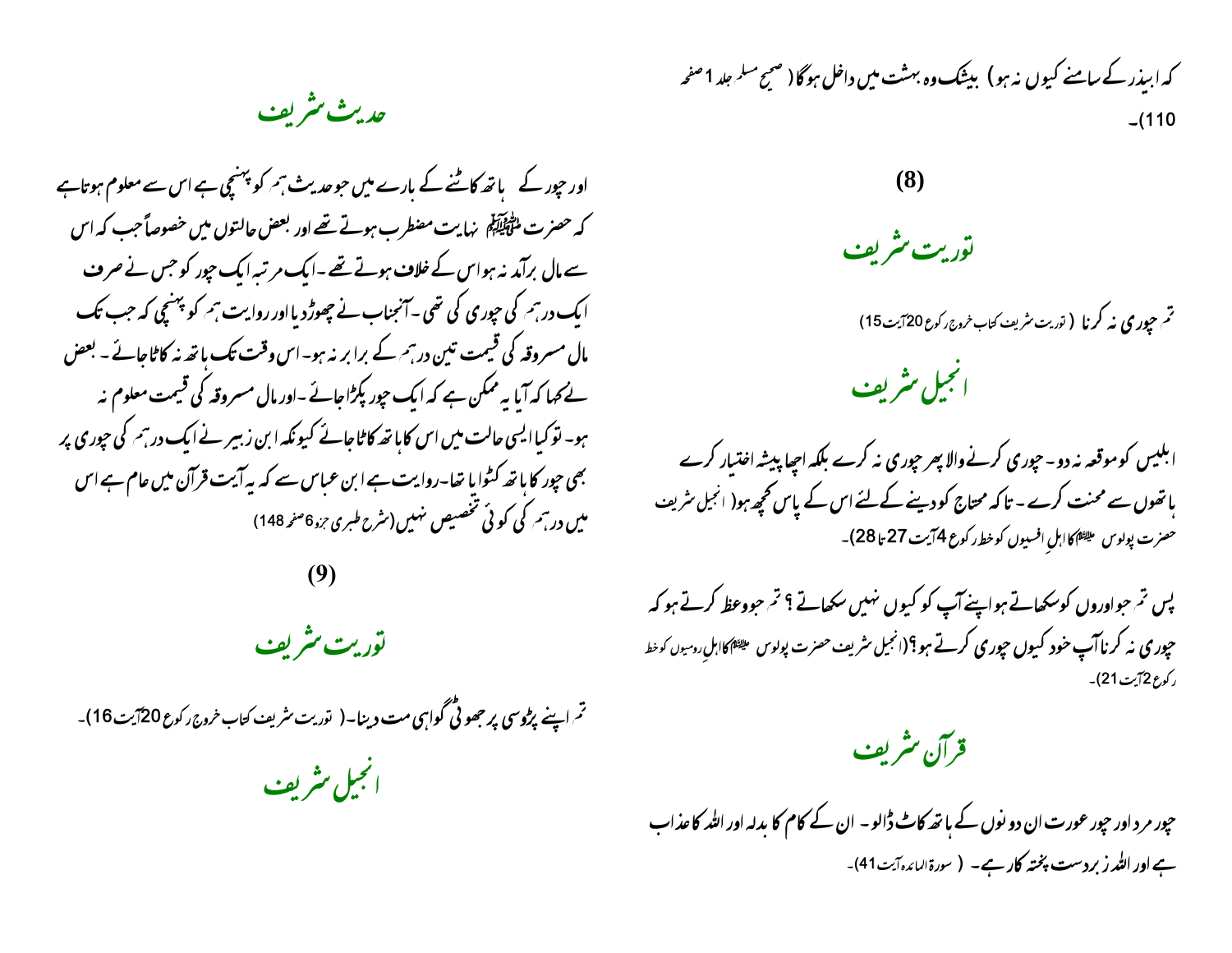معلوم ہو کہ حقیقت میں جھوٹ مطلق حرام نہیں ہے ۔ حصوصاً ایسی حالت میں جبکہ مخاطب یا کسی اور کا نقصان دکھلائی دے۔ کلثوم نے فرما یا کہ میں نے نبی کریم مٹی ایکم کو جھوٹ بولنے کی اجازت دیتے ہوئے کبھی نہیں سنا۔ گمرا نسان تین موقعوں پر جھوٹ بول سکتا ہے۔(1)لڑائی کے موقع پر (2) جبکہ آدمی کی نیت رفع فساد ہو(3) شوہر اپنی زوجہ سے جھوٹ بول سکتاہے۔ پس یہ تین موقع بغیر کسی استشناکے صراحت کے سا تھ وار دېونے بيں - حس کامقصد پہ ہے کہ جنگ وجدال ومفسدات وعداوت وعنيره نہ بڑھنے یاوے۔ بلکہ مقصود اس سے رفع وفساد وار تباط ہو- حواہ اپنے با دوسمرے کے لئے ہو یعنی عائزہے۔

اس شخص کے واسطے کہ کوئی ظالم کسی کومال لینے کے واسطے پکڑے ۔ تو یہ بوقت شہادت اس سے الکار کردے۔ ما کو ئی شخص یادشاہ کے فحش کرنے کی علت میں گرفتار ہو۔ تو ایسی صورت میں بھی اس کے لئے الکار جا ئز ہے۔ پھر فرما یااگر کسی نے حپور می باز نا کیا ہو۔ اس کے مارے میں بھی الکار کرناجا ئزہے۔ فرما مارسول ملٹی ایکم نے حواہ کوئی شخص ان فواحش کا بھی مرتکب ہوا ہو۔ کیونکہ پوشید نہ رکھنا کسی عیب کا ستار العیو بی کی صفت ہے ۔اور ظاہر کرنا ایسے فواحشات کا ایک قسم کا دوسمرا فعل قحش ہے ۔ پس آدمیوں کو چاہئیے قتل وحپوری کو پوشیدہ رکھے۔ خصوصاً اس شخص کے مارے میں حوظلم سے گرفتار ہوا ہو۔ اور زبان کو بند رکھو خواہ کاذب کے حق میں ہی کیوں نہ ہو۔اور بچوں اور عور توں کے حق میں خصوصاً حبکہ بچہ مدرسہ جانے کی رعبت نہ رکھتا ہو۔ تواس کووعدے وعید پا جھوٹے **حنوف سے راعب کرنامباج ہے (**احیاءعلوم ا<sub>للہ ی</sub>ں النزالی جلد سوم صفحہ 98,96)۔

پس جھوٹ بولنا چھوڑ کر ہر ایک شخص اپنے پڑوسی سے سچ بولے۔ کیونکہ ہم آپس میں ا ک**ک دوسمرے کے عصو بی**ں ( انجیل مثر یف حصرت پ<sub>ولو</sub>س ﷺکا <sub>ا</sub>ہل افسپوں کوخط رکوع<sup>74</sup>یت 25)۔ کوئی گندی بات تہارے منہ سے پہ لکلے - بلکہ وہی حو صرورت کے موافق ترقی کے لئے ا**چھی ہو تا کہ اس سے سفنے والوں پر فصل ہو**۔ ( انجیل سٹریف حسزت پولوس ﷺکااہل افسیوں کوخط رکوع



حرام کاروں اور بے ایما نوں اور تھسونے لوگوں اور خو نیوں اور حرام کاروں اور جادو گروں اور بت پرستوں اور سارے جھوٹوں کا حصہ آگ اور گندھک سے جلنے والی جھیل میں ہوگا - یہ دوسمری موت ہے ( انجیل سریف کتاب کاشفہ رکوع 21آیت8)۔

قرآن مثريف

حو کوئی ایمان لانے کے بعد اللہ سے منکر ہوا۔ گمروہ نہیں جس پر زبردستی ہوئی۔ اور اس کا دل ایمان پر قائم ہے۔لیکن حو کو ئی دل کھول کے منکر ہوان پر اللہ کا عضب اور ان کے لیے بڑاعذاب ہے ( سورۃ نحل آیت108)۔

حديث مثريف